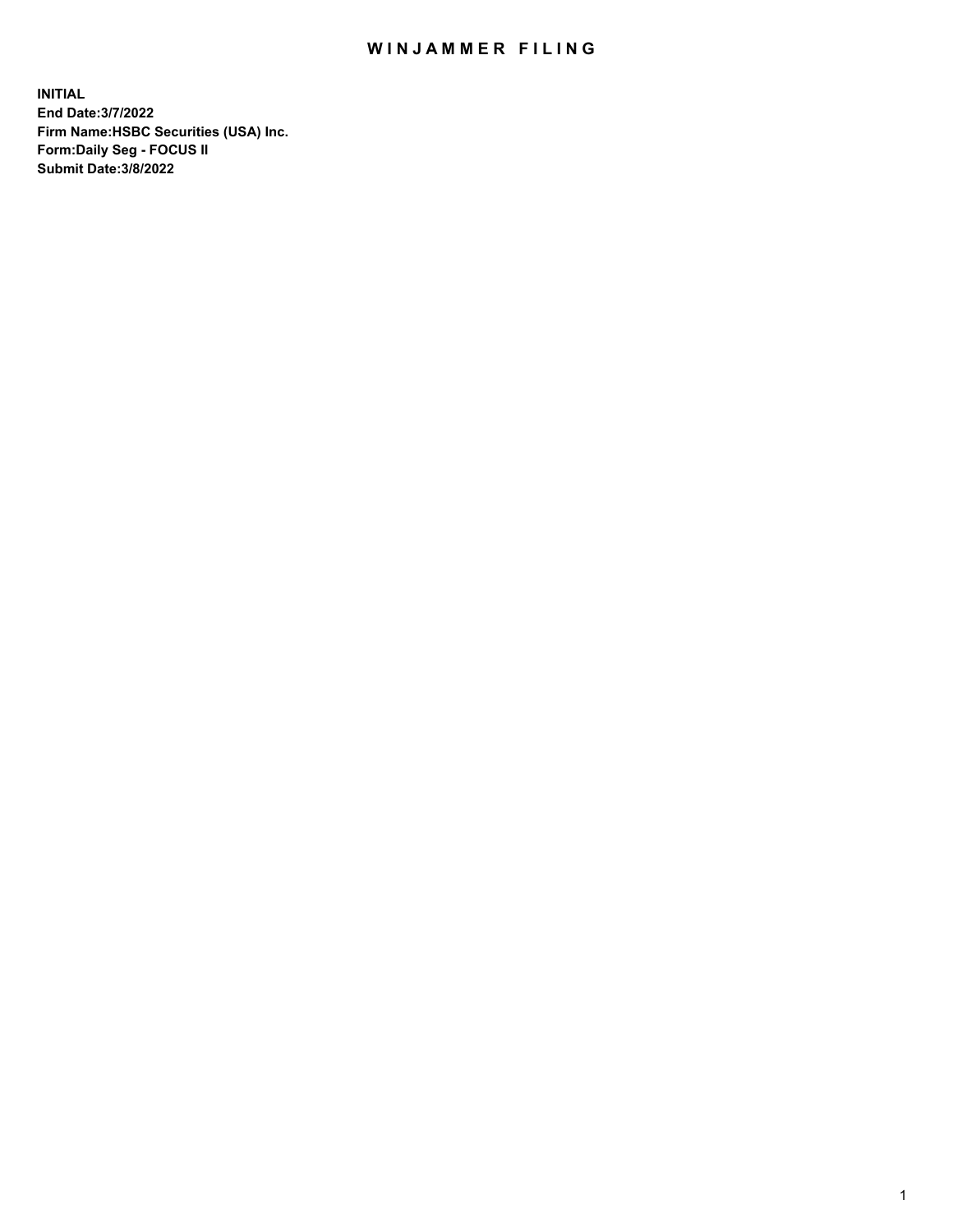**INITIAL End Date:3/7/2022 Firm Name:HSBC Securities (USA) Inc. Form:Daily Seg - FOCUS II Submit Date:3/8/2022 Daily Segregation - Cover Page**

| Name of Company                                                                                                                                                                                                                                                                                                                | <b>HSBC Securities (USA) Inc.</b>               |
|--------------------------------------------------------------------------------------------------------------------------------------------------------------------------------------------------------------------------------------------------------------------------------------------------------------------------------|-------------------------------------------------|
| <b>Contact Name</b>                                                                                                                                                                                                                                                                                                            | <b>Michael Vacca</b>                            |
| <b>Contact Phone Number</b>                                                                                                                                                                                                                                                                                                    | 212-525-7951                                    |
| <b>Contact Email Address</b>                                                                                                                                                                                                                                                                                                   | michael.vacca@us.hsbc.com                       |
| FCM's Customer Segregated Funds Residual Interest Target (choose one):<br>a. Minimum dollar amount: ; or<br>b. Minimum percentage of customer segregated funds required:%; or<br>c. Dollar amount range between: and; or<br>d. Percentage range of customer segregated funds required between:% and%.                          | 103,000,000<br><u>0</u><br>0 <sub>0</sub><br>00 |
| FCM's Customer Secured Amount Funds Residual Interest Target (choose one):<br>a. Minimum dollar amount: ; or<br>b. Minimum percentage of customer secured funds required:%; or<br>c. Dollar amount range between: and; or<br>d. Percentage range of customer secured funds required between:% and%.                            | 15,000,000<br><u>0</u><br>0 <sub>0</sub><br>00  |
| FCM's Cleared Swaps Customer Collateral Residual Interest Target (choose one):<br>a. Minimum dollar amount: ; or<br>b. Minimum percentage of cleared swaps customer collateral required:% ; or<br>c. Dollar amount range between: and; or<br>d. Percentage range of cleared swaps customer collateral required between:% and%. | 75,000,000<br><u>0</u><br><u>00</u><br>00       |

Attach supporting documents CH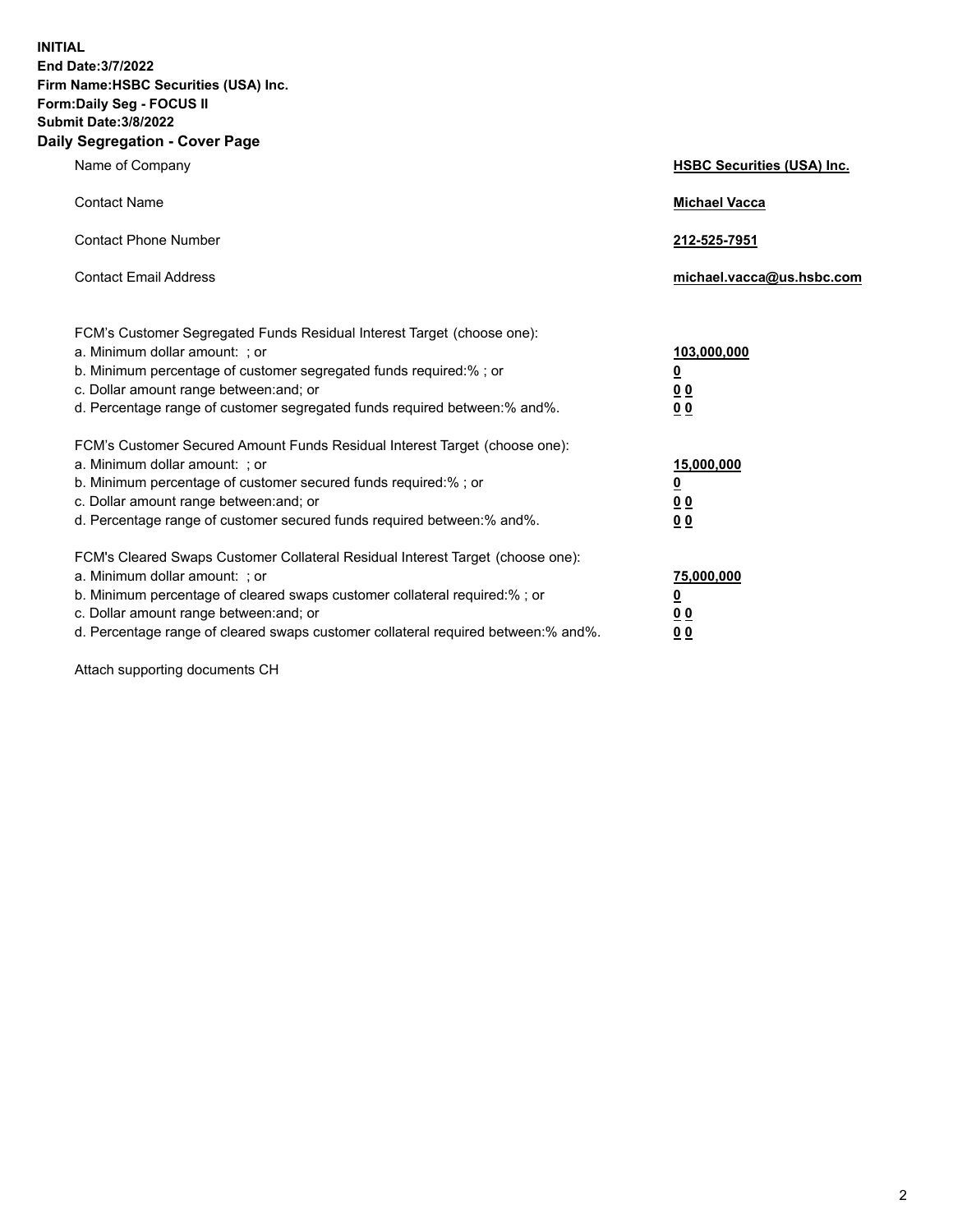**INITIAL End Date:3/7/2022 Firm Name:HSBC Securities (USA) Inc. Form:Daily Seg - FOCUS II Submit Date:3/8/2022 Daily Segregation - Secured Amounts** Foreign Futures and Foreign Options Secured Amounts Amount required to be set aside pursuant to law, rule or regulation of a foreign government or a rule of a self-regulatory organization authorized thereunder **0** [7305] 1. Net ledger balance - Foreign Futures and Foreign Option Trading - All Customers A. Cash **108,278,897** [7315] B. Securities (at market) **38,989,827** [7317] 2. Net unrealized profit (loss) in open futures contracts traded on a foreign board of trade **14,690,258** [7325] 3. Exchange traded options a. Market value of open option contracts purchased on a foreign board of trade **0** [7335] b. Market value of open contracts granted (sold) on a foreign board of trade **0** [7337] 4. Net equity (deficit) (add lines 1. 2. and 3.) **161,958,982** [7345] 5. Account liquidating to a deficit and account with a debit balances - gross amount **9,198** [7351] Less: amount offset by customer owned securities **0** [7352] **9,198** [7354] 6. Amount required to be set aside as the secured amount - Net Liquidating Equity Method (add lines 4 and 5) **161,968,180** [7355] 7. Greater of amount required to be set aside pursuant to foreign jurisdiction (above) or line 6. **161,968,180** [7360] FUNDS DEPOSITED IN SEPARATE REGULATION 30.7 ACCOUNTS 1. Cash in banks A. Banks located in the United States **21,891,886** [7500] B. Other banks qualified under Regulation 30.7 **0** [7520] **21,891,886** [7530] 2. Securities A. In safekeeping with banks located in the United States **38,989,826** [7540] B. In safekeeping with other banks qualified under Regulation 30.7 **0** [7560] **38,989,826** [7570] 3. Equities with registered futures commission merchants A. Cash **0** [7580] B. Securities **0** [7590] C. Unrealized gain (loss) on open futures contracts **0** [7600] D. Value of long option contracts **0** [7610] E. Value of short option contracts **0** [7615] **0** [7620] 4. Amounts held by clearing organizations of foreign boards of trade A. Cash **0** [7640] B. Securities **0** [7650] C. Amount due to (from) clearing organization - daily variation **0** [7660] D. Value of long option contracts **0** [7670] E. Value of short option contracts **0** [7675] **0** [7680] 5. Amounts held by members of foreign boards of trade A. Cash **123,610,487** [7700] B. Securities **0** [7710] C. Unrealized gain (loss) on open futures contracts **14,690,258** [7720] D. Value of long option contracts **0** [7730] E. Value of short option contracts **0** [7735] **138,300,745** [7740] 6. Amounts with other depositories designated by a foreign board of trade **0** [7760] 7. Segregated funds on hand **0** [7765] 8. Total funds in separate section 30.7 accounts **199,182,457** [7770] 9. Excess (deficiency) Set Aside for Secured Amount (subtract line 7 Secured Statement Page 1 from Line 8) **37,214,277** [7380] 10. Management Target Amount for Excess funds in separate section 30.7 accounts **15,000,000** [7780] 11. Excess (deficiency) funds in separate 30.7 accounts over (under) Management Target **22,214,277** [7785]

3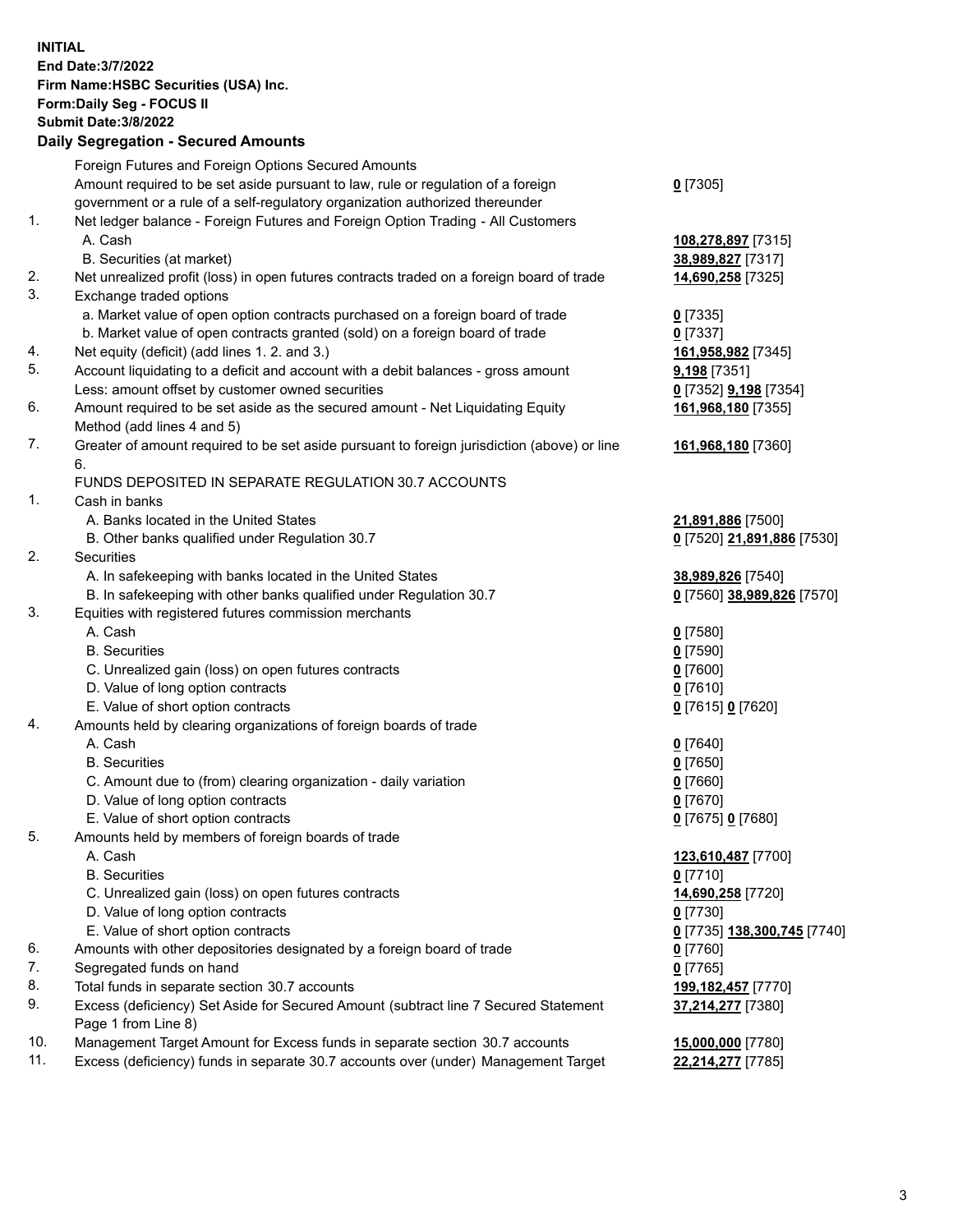|            | <b>INITIAL</b>                                                                                                                  |                                          |
|------------|---------------------------------------------------------------------------------------------------------------------------------|------------------------------------------|
|            | <b>End Date: 3/7/2022</b>                                                                                                       |                                          |
|            | Firm Name: HSBC Securities (USA) Inc.                                                                                           |                                          |
|            | Form: Daily Seg - FOCUS II                                                                                                      |                                          |
|            | <b>Submit Date: 3/8/2022</b>                                                                                                    |                                          |
|            | Daily Segregation - Segregation Statement                                                                                       |                                          |
|            | SEGREGATION REQUIREMENTS(Section 4d(2) of the CEAct)                                                                            |                                          |
| 1.         | Net ledger balance                                                                                                              |                                          |
|            | A. Cash                                                                                                                         | 3,347,952,354 [7010]                     |
|            | B. Securities (at market)                                                                                                       | 945,626,221 [7020]                       |
| 2.         | Net unrealized profit (loss) in open futures contracts traded on a contract market                                              | $-1,654,149,286$ [7030]                  |
| 3.         | Exchange traded options                                                                                                         |                                          |
|            | A. Add market value of open option contracts purchased on a contract market                                                     | 2,181,542,895 [7032]                     |
|            | B. Deduct market value of open option contracts granted (sold) on a contract market                                             | -339,083,786 [7033]                      |
| 4.         | Net equity (deficit) (add lines 1, 2 and 3)                                                                                     | 4,481,888,398 [7040]                     |
| 5.         | Accounts liquidating to a deficit and accounts with                                                                             |                                          |
|            | debit balances - gross amount                                                                                                   | 1,223,098 [7045]                         |
|            | Less: amount offset by customer securities                                                                                      | <u>-1,223,098</u> [7047] <u>0</u> [7050] |
| 6.         | Amount required to be segregated (add lines 4 and 5)                                                                            | 4,481,888,398 [7060]                     |
|            | FUNDS IN SEGREGATED ACCOUNTS                                                                                                    |                                          |
| 7.         | Deposited in segregated funds bank accounts                                                                                     |                                          |
|            | A. Cash                                                                                                                         | 11,243,782 [7070]                        |
|            | B. Securities representing investments of customers' funds (at market)                                                          | $0$ [7080]                               |
|            | C. Securities held for particular customers or option customers in lieu of cash (at                                             | 100,072,236 [7090]                       |
|            | market)                                                                                                                         |                                          |
| 8.         | Margins on deposit with derivatives clearing organizations of contract markets                                                  |                                          |
|            | A. Cash                                                                                                                         | 1,941,401,425 [7100]                     |
|            | B. Securities representing investments of customers' funds (at market)                                                          | 44,867,467 [7110]                        |
|            | C. Securities held for particular customers or option customers in lieu of cash (at                                             | 795,670,548 [7120]                       |
|            | market)                                                                                                                         |                                          |
| 9.         | Net settlement from (to) derivatives clearing organizations of contract markets                                                 | -188,651,763 [7130]                      |
| 10.        | Exchange traded options                                                                                                         |                                          |
|            | A. Value of open long option contracts                                                                                          | 2,181,542,895 [7132]                     |
|            | B. Value of open short option contracts                                                                                         | -339,083,786 [7133]                      |
| 11.        | Net equities with other FCMs                                                                                                    |                                          |
|            | A. Net liquidating equity                                                                                                       | <u>-558,681</u> [7140]                   |
|            | B. Securities representing investments of customers' funds (at market)                                                          | 0[7160]                                  |
|            | C. Securities held for particular customers or option customers in lieu of cash (at                                             | 24,382,812 [7170]                        |
|            | market)                                                                                                                         |                                          |
| 12.<br>13. | Segregated funds on hand                                                                                                        | 25,500,625 [7150]                        |
| 14.        | Total amount in segregation (add lines 7 through 12)<br>Excess (deficiency) funds in segregation (subtract line 6 from line 13) | 4,596,387,560 [7180]                     |
| 15.        | Management Target Amount for Excess funds in segregation                                                                        | 114,499,162 [7190]                       |
| 16.        | Excess (deficiency) funds in segregation over (under) Management Target Amount                                                  | 103,000,000 [7194]<br>11,499,162 [7198]  |
|            |                                                                                                                                 |                                          |

16. Excess (deficiency) funds in segregation over (under) Management Target Amount Excess